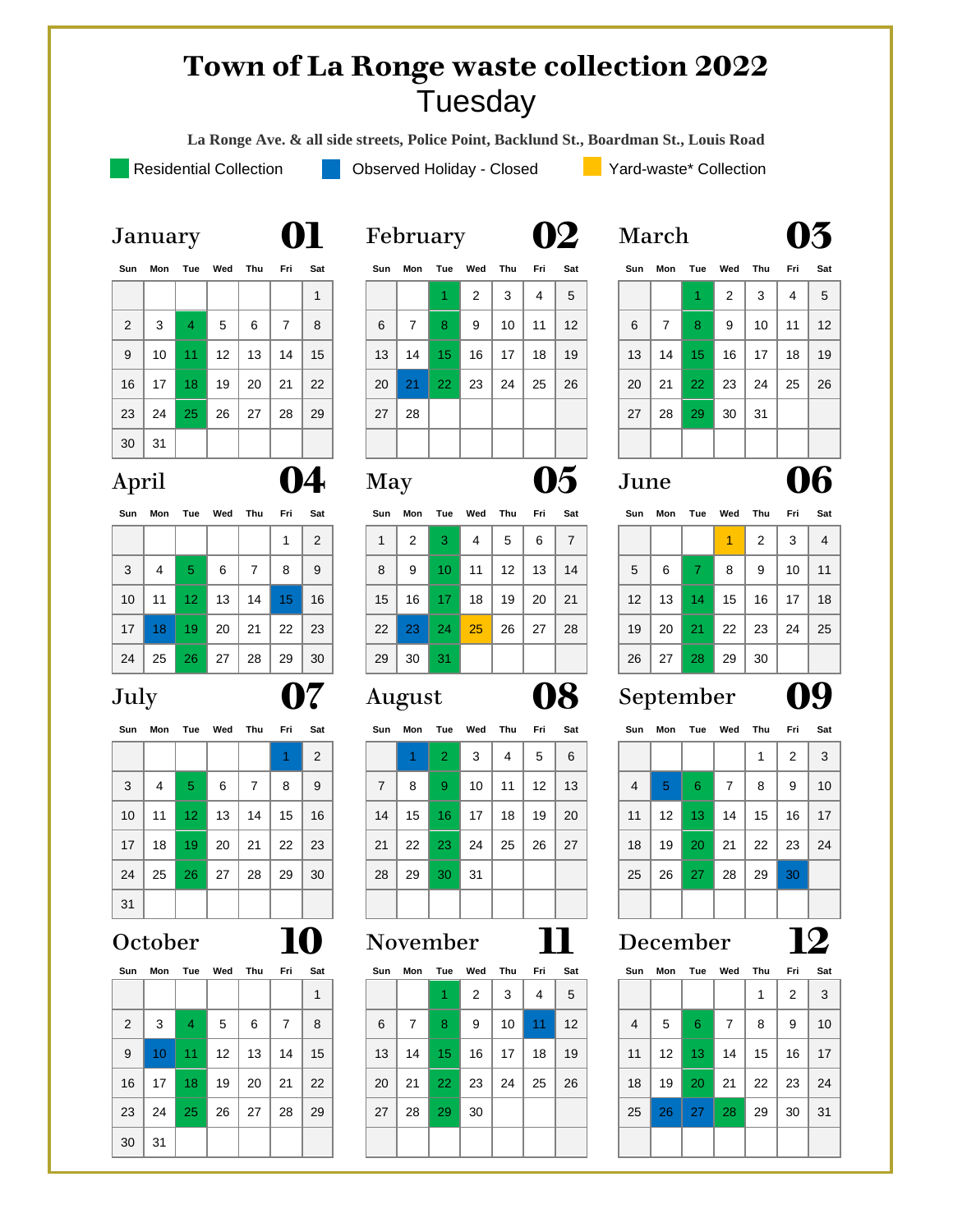### **Town of La Ronge waste collection 2022 Wednesday**

**School Ave., East Cres. Diefenbaker Cres., Guy Pl., Kowalski Pl., Houghton Pl., Cook Cres., Lawton Cres., Gibson St., Beck St., Hegland St., Studer St. South (500-624)**

Observe that Fourier's equation is:\n
$$
\frac{d}{dt} = \frac{d}{dt} \cos(\theta)
$$

Residential Collection **Observed Holiday - Closed Collection** Yard-waste\* Collection

| Sun | Mon | Tue | Wed             | Thu | Fri            | Sat |
|-----|-----|-----|-----------------|-----|----------------|-----|
|     |     |     |                 |     |                | 1   |
| 2   | 3   | 4   | 5               | 6   | $\overline{7}$ | 8   |
| 9   | 10  | 11  | 12 <sub>2</sub> | 13  | 14             | 15  |
| 16  | 17  | 18  | 19              | 20  | 21             | 22  |
| 23  | 24  | 25  | 26              | 27  | 28             | 29  |
| 30  | 31  |     |                 |     |                |     |

| Sun | Mon | Tue | Wed | Thu | Fri | Sat |
|-----|-----|-----|-----|-----|-----|-----|
|     |     |     |     |     | 1   | 2   |
| 3   | 4   | 5   | 6   | 7   | 8   | 9   |
| 10  | 11  | 12  | 13  | 14  | 15  | 16  |
| 17  | 18  | 19  | 20  | 21  | 22  | 23  |
| 24  | 25  | 26  | 27  | 28  | 29  | 30  |

|              |                |    |    |    |    | 2  |
|--------------|----------------|----|----|----|----|----|
| $\mathbf{3}$ | $\overline{4}$ | 5  | 6  | 7  | 8  | 9  |
| 10           | 11             | 12 | 13 | 14 | 15 | 16 |
| 17           | 18             | 19 | 20 | 21 | 22 | 23 |
| 24           | 25             | 26 | 27 | 28 | 29 | 30 |
| 31           |                |    |    |    |    |    |

| Sun            | Mon |    | Tue Wed Thu     |    | Fri | Sat |
|----------------|-----|----|-----------------|----|-----|-----|
|                |     |    |                 |    |     | 1   |
| $\overline{2}$ | 3   | 4  | 5               | 6  | 7   | 8   |
| 9              | 10  | 11 | 12 <sub>2</sub> | 13 | 14  | 15  |
| 16             | 17  | 18 | 19              | 20 | 21  | 22  |
| 23             | 24  | 25 | 26              | 27 | 28  | 29  |
| 30             | 31  |    |                 |    |     |     |

|    | $\mu$ unuury |                 |                             |    |                | VI           |    | <b>T</b> CDI UUI Y |    |                     |    |     | VZ  | <b>TITAT CIT</b> |    |    |                             |     | vv        |           |
|----|--------------|-----------------|-----------------------------|----|----------------|--------------|----|--------------------|----|---------------------|----|-----|-----|------------------|----|----|-----------------------------|-----|-----------|-----------|
|    |              |                 | Sun Mon Tue Wed Thu Fri Sat |    |                |              |    |                    |    | Sun Mon Tue Wed Thu |    | Fri | Sat |                  |    |    | Sun Mon Tue Wed Thu Fri Sat |     |           |           |
|    |              |                 |                             |    |                | $\mathbf{1}$ |    |                    |    | $\overline{2}$      | 3  | 4   | 5   |                  |    |    | 2 <sup>1</sup>              | 3   | 4         | $\vert 5$ |
| 2  | 3            | $\overline{4}$  | $\sqrt{5}$                  | 6  | $\overline{7}$ | -8           | 6  | $\overline{7}$     | 8  | -9                  | 10 | 11  | 12  | 6                | 7  | 8  | 9 <sup>°</sup>              | 10  | $11$   12 |           |
| 9  | 10           | 11 <sup>1</sup> | 12 <sup>°</sup>             | 13 | 14             | 15           | 13 | 14                 | 15 | 16 <sup>°</sup>     | 17 | 18  | 19  | 13               | 14 | 15 | 16 <sup>1</sup>             | 17  | 18        | 19        |
| 16 | 17           | 18              | 19                          | 20 | 21             | 22           | 20 | 21                 | 22 | 23                  | 24 | 25  | 26  | 20               | 21 | 22 | 23                          | 24  | 25        | - 26      |
| 23 | 24           | 25              | 26                          | 27 | 28             | 29           | 27 | 28                 |    |                     |    |     |     | 27               | 28 | 29 | 30 <sup>°</sup>             | -31 |           |           |
| 30 | 31           |                 |                             |    |                |              |    |                    |    |                     |    |     |     |                  |    |    |                             |     |           |           |
|    |              |                 |                             |    |                |              |    |                    |    |                     |    |     |     |                  |    |    |                             |     |           |           |

# April **04** May **05** June **06**

| Sun             |    | Mon Tue Wed     |                 | Thu | Fri Sat         |    | Sun | Mon | Tue | Wed             | Thu               | Fri | Sat |                   | Sun Mon |    | Tue Wed         | Thu Fri |    | Sat            |
|-----------------|----|-----------------|-----------------|-----|-----------------|----|-----|-----|-----|-----------------|-------------------|-----|-----|-------------------|---------|----|-----------------|---------|----|----------------|
|                 |    |                 |                 |     |                 | 2  |     | 2   | 3   | 4               | 5                 | 6   | 7   |                   |         |    |                 | 2       | 3  | $\overline{4}$ |
| 3               | 4  | 5               | 6               | 7   | 8               | 9  | 8   | 9   | 10  | 11              | $12 \overline{ }$ | 13  | 14  | 5                 | 6       | 7  | 8               | 9       | 10 | 11             |
| 10 <sup>°</sup> | 11 | 12 <sup>1</sup> | 13 <sup>°</sup> | 14  | 15 <sub>1</sub> | 16 | 15  | 16  | 17  | 18 <sup>°</sup> | 19                | 20  | 21  | $12 \overline{ }$ | 13      | 14 | 15 <sup>2</sup> | 16      | 17 | 18             |
| 17 <sup>2</sup> | 18 | 19              | <b>20</b>       | 21  | 22              | 23 | 22  | 23  | 24  | 25              | 26                | 27  | 28  | 19                | 20      | 21 | 22              | 23      | 24 | 25             |
| 24              | 25 | 26              | -27             | 28  | 29              | 30 | 29  | 30  | 31  |                 |                   |     |     | 26                | 27      | 28 | 29              | 30      |    |                |

| Sun             | Mon |                 | Tue Wed Thu     |    | Fri | Sat |    | Sun Mon | Tue | Wed             | Thu | Fri               | Sat | Sun | Mon             | Tue | Wed             | Thu | Fri | Sat |
|-----------------|-----|-----------------|-----------------|----|-----|-----|----|---------|-----|-----------------|-----|-------------------|-----|-----|-----------------|-----|-----------------|-----|-----|-----|
|                 |     |                 |                 |    |     | 2   |    |         | 2   | 3               | 4   | 5                 | 6   |     |                 |     |                 |     | 2   | 3   |
| 3               | 4   | 5               | 6               | 7  | 8   | 9   | 7  | 8       | 9   | 10 <sup>°</sup> | 11  | $12 \overline{ }$ | 13  | 4   | 5               | -6  | $\mathbf{7}$    | 8   | 9   | 10  |
| 10 <sup>°</sup> | 11  | 12 <sup>1</sup> | 13 <sup>°</sup> | 14 | 15  | 16  | 14 | 15      | 16  | 17 <sup>2</sup> | 18  | 19                | 20  | 11  | 12 <sup>°</sup> | 13  | 14 <sup>°</sup> | 15  | 16  | -17 |
| 17              | 18  | 19              | <b>20</b>       | 21 | 22  | 23  | 21 | 22      | 23  | 24              | 25  | 26                | 27  | 18  | 19              | 20  | 21              | 22  | 23  | 24  |
| 24              | 25  | 26              | <b>27</b>       | 28 | 29  | 30  | 28 | 29      | 30  | 31              |     |                   |     | 25  | 26              | 27  | 28              | 29  | 30  |     |
| 31              |     |                 |                 |    |     |     |    |         |     |                 |     |                   |     |     |                 |     |                 |     |     |     |

| Sun | Mon             |    | Tue Wed         | Thu | Fri Sat |    |    | Sun Mon | Tue | Wed             | Thu | Fri             | Sat |                | Sun Mon Tue Wed   |    |             | Thu | Fri | Sat |
|-----|-----------------|----|-----------------|-----|---------|----|----|---------|-----|-----------------|-----|-----------------|-----|----------------|-------------------|----|-------------|-----|-----|-----|
|     |                 |    |                 |     |         | 1  |    |         | 1   | 2               | 3   | $\overline{4}$  | 5   |                |                   |    |             |     | 2   | 3   |
| 2   | 3               | 4  | 5               | 6   | 7       | 8  | 6  | 7       | 8   | -9              | 10  | 11 <sup>1</sup> | 12  | $\overline{4}$ | 5                 | -6 | $7^{\circ}$ | 8   | 9   | 10  |
| 9   | 10 <sup>°</sup> | 11 | 12 <sup>°</sup> | 13  | 14      | 15 | 13 | 14      | 15  | 16 <sup>1</sup> | 17  | 18              | 19  | 11             | $12 \overline{ }$ | 13 | 14          | 15  | 16  | 17  |
| 16  | 17              | 18 | 19              | 20  | 21      | 22 | 20 | 21      | 22  | 23              | 24  | 25              | 26  | 18             | 19                | 20 | 21          | 22  | -23 | 24  |
| 23  | 24              | 25 | 26              | 27  | 28      | 29 | 27 | 28      | 29  | 30              |     |                 |     | 25             | 26                | 27 | 28          | 29  | 30  | -31 |
| 30  | 31              |    |                 |     |         |    |    |         |     |                 |     |                 |     |                |                   |    |             |     |     |     |
|     |                 |    |                 |     |         |    |    |         |     |                 |     |                 |     |                |                   |    |             |     |     |     |

|     | January |     |                 |     |                |              |     | February |     |                |     |     |                   | March |     |     |                |     |                | 13  |
|-----|---------|-----|-----------------|-----|----------------|--------------|-----|----------|-----|----------------|-----|-----|-------------------|-------|-----|-----|----------------|-----|----------------|-----|
| Sun | Mon     | Tue | Wed             | Thu | Fri            | Sat          | Sun | Mon      | Tue | Wed            | Thu | Fri | Sat               | Sun   | Mon | Tue | Wed            | Thu | Fri            | Sat |
|     |         |     |                 |     |                | $\mathbf{1}$ |     |          |     | $\overline{2}$ | 3   | 4   | 5                 |       |     |     | $\overline{2}$ | 3   | $\overline{4}$ | 5   |
| 2   | 3       | 4   | 5.              | 6   | $\overline{7}$ | 8            | 6   | 7        | 8   | 9              | 10  | 11  | $12 \overline{ }$ | 6     | 7   | 8   | 9              | 10  | 11             | 12  |
| 9   | 10      | 11  | 12 <sub>2</sub> | 13  | 14             | 15           | 13  | 14       | 15  | 16             | 17  | 18  | 19                | 13    | 14  | 15  | 16             | 17  | 18             | 19  |
| 16  | 17      | 18  | 19              | 20  | 21             | 22           | 20  | 21       | 22  | 23             | 24  | 25  | 26                | 20    | 21  | 22  | 23             | 24  | 25             | 26  |
| 23  | 24      | 25  | 26              | 27  | 28             | 29           | 27  | 28       |     |                |     |     |                   | 27    | 28  | 29  | 30             | 31  |                |     |
| 30  | 31      |     |                 |     |                |              |     |          |     |                |     |     |                   |       |     |     |                |     |                |     |

| Sat |
|-----|

| oun             | IVIUII | . . uc | weu             | .  |     | vau | ∾u⊪ | ווטוזו | lu <del>c</del> wou |    |                   |    | vau |                   | <b>JUIL MUIL</b> | .uc | <b>TYCU</b>     |                |    | vau |
|-----------------|--------|--------|-----------------|----|-----|-----|-----|--------|---------------------|----|-------------------|----|-----|-------------------|------------------|-----|-----------------|----------------|----|-----|
|                 |        |        |                 |    |     | 2   |     | 2      | 3                   | 4  | 5                 | 6  | 7   |                   |                  |     |                 | $\overline{2}$ | 3  |     |
| 3               | 4      | 5      | 6               |    | 8   | 9   | 8   | 9      | 10                  | 11 | $12 \overline{ }$ | 13 | 14  | 5                 | 6                |     | 8               | 9              | 10 | 11  |
| 10 <sup>°</sup> | 11     | 12     | 13 <sup>°</sup> | 14 | 15  | 16  | 15  | 16     | 17                  | 18 | 19                | 20 | 21  | $12 \overline{ }$ | 13               | 14  | 15 <sub>1</sub> | 16             | 17 | 18  |
| 17              | 18     | 19     | 20              | 21 | 22  | 23  | 22  | 23     | 24                  | 25 | 26                | 27 | 28  | 19                | 20               | 21  | $22^{\circ}$    | 23             | 24 | 25  |
| 24              | 25     | 26     | 27              | 28 | -29 | 30  | 29  | 30     | 31                  |    |                   |    |     | 26                | 27               | 28  | 29              | 30             |    |     |

## July **07** August **08** September **09**

|                |    |    |    | 1  | $\overline{2}$ | 3  |
|----------------|----|----|----|----|----------------|----|
| $\overline{4}$ | 5  | 6  | 7  | 8  | 9              | 10 |
| 11             | 12 | 13 | 14 | 15 | 16             | 17 |
| 18             | 19 | 20 | 21 | 22 | 23             | 24 |
| 25             | 26 | 27 | 28 | 29 | 30             |    |
|                |    |    |    |    |                |    |

# October **10** November **11** December **12**

| Sun            |    | Mon Tue Wed |    | Thu | Fri | Sat |
|----------------|----|-------------|----|-----|-----|-----|
|                |    |             |    | 1   | 2   | 3   |
| $\overline{4}$ | 5  | 6           | 7  | 8   | 9   | 10  |
| 11             | 12 | 13          | 14 | 15  | 16  | 17  |
| 18             | 19 | 20          | 21 | 22  | 23  | 24  |
| 25             | 26 | 27          | 28 | 29  | 30  | 31  |
|                |    |             |    |     |     |     |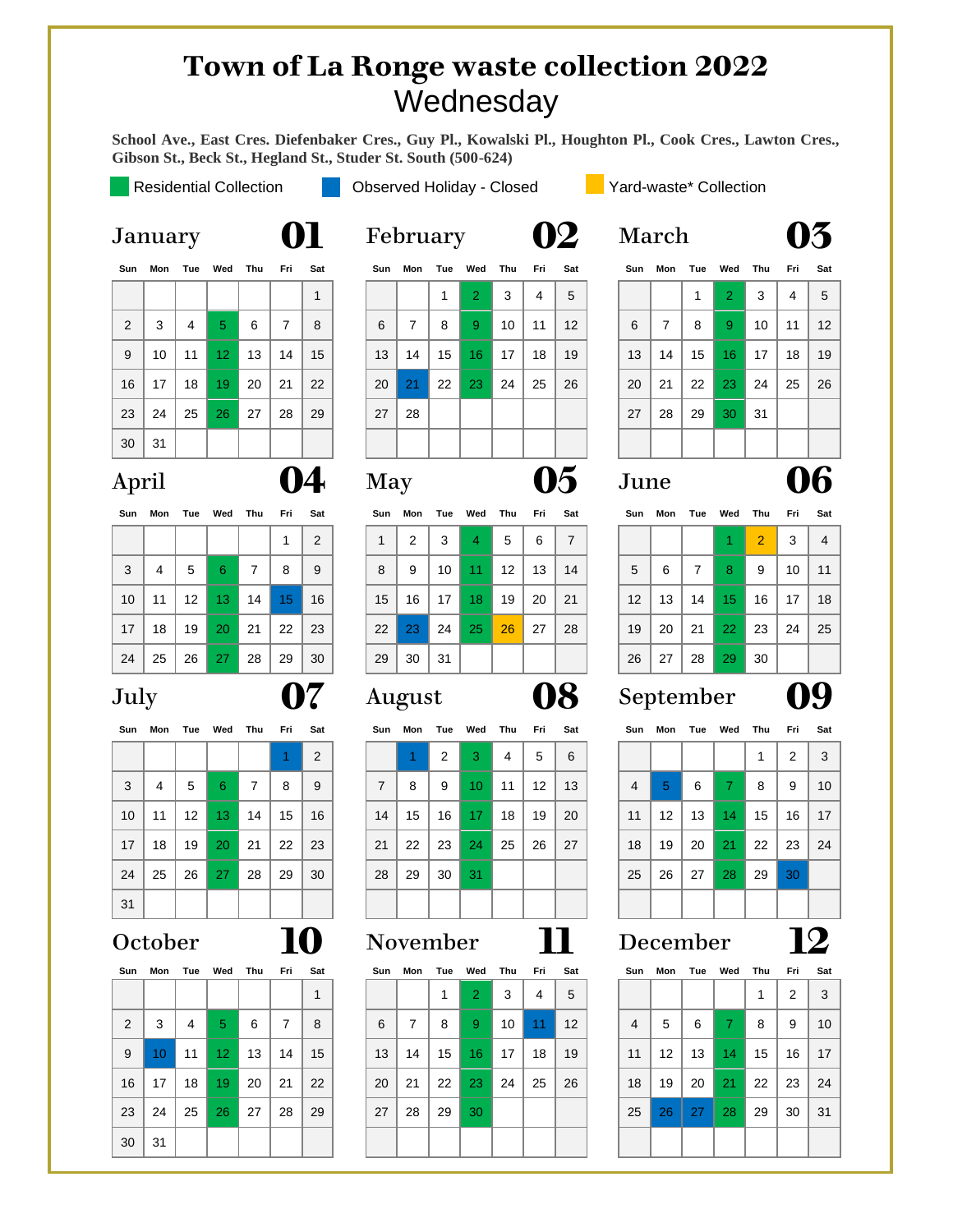### **Town of La Ronge waste collection 2022 Thursday**

**Studer St. North (700-1731), Quandt Cres., Thompson Cres., Sinotte Cres., Mowery Pl., Sewell Pl., Aronec Pl., Robertson Dr** 

### Residential Collection **Observed Holiday - Closed Collection** Yard-waste Collection

| Sun            | Mon | Tue            | Wed | Thu | Fri | Sat |
|----------------|-----|----------------|-----|-----|-----|-----|
|                |     |                |     |     |     | 1   |
| $\overline{2}$ | 3   | $\overline{4}$ | 5   | 6   | 7   | 8   |
| 9              | 10  | 11             | 12  | 13  | 14  | 15  |
| 16             | 17  | 18             | 19  | 20  | 21  | 22  |
| 23             | 24  | 25             | 26  | 27  | 28  | 29  |
| 30             | 31  |                |     |     |     |     |

| Sun | Mon |    | Tue Wed Thu |    | Fri | Sat            |
|-----|-----|----|-------------|----|-----|----------------|
|     |     |    |             |    | 1   | $\overline{2}$ |
| 3   | 4   | 5  | 6           | 7  | 8   | 9              |
| 10  | 11  | 12 | 13          | 14 | 15  | 16             |
| 17  | 18  | 19 | 20          | 21 | 22  | 23             |
| 24  | 25  | 26 | 27          | 28 | 29  | 30             |

| Sun | Mon |    | Tue Wed Thu Fri |    |    | Sa             |
|-----|-----|----|-----------------|----|----|----------------|
|     |     |    |                 |    |    | $\overline{2}$ |
| 3   | 4   | 5  | 6               | 7  | 8  | 9              |
| 10  | 11  | 12 | 13              | 14 | 15 | 16             |
| 17  | 18  | 19 | 20              | 21 | 22 | 23             |
| 24  | 25  | 26 | 27              | 28 | 29 | 3 <sub>C</sub> |
| 31  |     |    |                 |    |    |                |

| Sun            | Mon | Tue | Wed Thu |    | Fri | Sat |
|----------------|-----|-----|---------|----|-----|-----|
|                |     |     |         |    |     |     |
| $\overline{2}$ | 3   | 4   | 5       | 6  | 7   | 8   |
| 9              | 10  | 11  | 12      | 13 | 14  | 15  |
| 16             | 17  | 18  | 19      | 20 | 21  | 22  |
| 23             | 24  | 25  | 26      | 27 | 28  | 29  |
| 30             | 31  |     |         |    |     |     |

|     |       |     |                 |     |     | vi           | $       -$ |                |    |         |                 |               | ₩.                |     |     |         |    |                 |     | v   |
|-----|-------|-----|-----------------|-----|-----|--------------|------------|----------------|----|---------|-----------------|---------------|-------------------|-----|-----|---------|----|-----------------|-----|-----|
| Sun | Mon   | Tue | Wed             | Thu | Fri | Sat          | Sun        | Mon            |    | Tue Wed | Thu             | Fri           | Sat               | Sun | Mon | Tue Wed |    | Thu             | Fri | Sat |
|     |       |     |                 |     |     | $\mathbf{1}$ |            |                | 1  | 2       | 3               | 4             | 5                 |     |     | 1       | 2  | 3               | 4   | 5   |
| 2   | 3     | 4   | 5               | 6   | 7   | 8            | 6          | $\overline{7}$ | 8  | 9       | 10 <sup>°</sup> | 11            | $12 \overline{ }$ | 6   | 7   | 8       | 9  | 10 <sup>°</sup> | 11  | 12  |
| 9   | 10    | 11  | 12 <sup>2</sup> | 13  | 14  | 15           | 13         | 14             | 15 | 16      | 17              | 18            | 19                | 13  | 14  | 15      | 16 | 17              | 18  | 19  |
| 16  | 17    | 18  | 19              | 20  | 21  | 22           | 20         | 21             | 22 | 23      | 24              | 25            | 26                | 20  | 21  | 22      | 23 | 24              | 25  | 26  |
| 23  | 24    | 25  | 26              | 27  | 28  | 29           | 27         | 28             |    |         |                 |               |                   | 27  | 28  | 29      | 30 | 31              |     |     |
| 30  | 31    |     |                 |     |     |              |            |                |    |         |                 |               |                   |     |     |         |    |                 |     |     |
|     | April |     |                 |     |     | <b>May</b>   |            |                |    |         |                 | $\mathcal{P}$ | June              |     |     |         |    |                 | 06  |     |

| Sun             | Mon | Tue Wed           |    | Thu          | Fri Sat |                |    | Sun Mon |    | Tue Wed Thu |                 | Fri | Sat            | Sun | Mon | Tue Wed Thu |    |                 | Fri | -Sa       |
|-----------------|-----|-------------------|----|--------------|---------|----------------|----|---------|----|-------------|-----------------|-----|----------------|-----|-----|-------------|----|-----------------|-----|-----------|
|                 |     |                   |    |              |         | $\overline{2}$ |    | 2       | 3  | 4           | 5               | 6   | $\overline{7}$ |     |     |             |    | $\overline{2}$  | 3   | 4         |
| 3               | 4   | 5                 | 6  | $\mathbf{7}$ | 8       | 9              | 8  | 9       | 10 | 11          | 12 <sub>1</sub> | 13  | 14             | 5   | 6   |             | 8  | 9               | 10  | $\cdot$ 1 |
| 10 <sup>1</sup> | 11  | $12 \overline{ }$ | 13 | 14           | 15      | 16             | 15 | 16      | 17 | 18          | 19              | 20  | 21             | 12  | 13  | 14          | 15 | 16 <sup>1</sup> | 17  | 18        |
| 17              | 18  | 19                | 20 | 21           | 22      | 23             | 22 | 23      | 24 | 25          | 26              | 27  | 28             | 19  | 20  | 21          | 22 | 23              | 24  | 2!        |
| 24              | 25  | 26                | 27 | 28           | 29      | 30             | 29 | 30      | 31 |             |                 |     |                | 26  | 27  | 28          | 29 | 30 <sup>°</sup> |     |           |
|                 |     |                   |    |              |         |                |    |         |    |             |                 |     |                |     |     |             |    |                 |     |           |

|                 |    |                 | Sun Mon Tue Wed Thu |                 | Fri Sat |    |    | Sun Mon |    | Tue Wed Thu     |                 | Fri | Sat |                |                  |     | Sun Mon Tue Wed Thu Fri |                 |              | -Sat           |
|-----------------|----|-----------------|---------------------|-----------------|---------|----|----|---------|----|-----------------|-----------------|-----|-----|----------------|------------------|-----|-------------------------|-----------------|--------------|----------------|
|                 |    |                 |                     |                 |         | 2  |    |         | 2  | 3               | 4               | 5   | 6   |                |                  |     |                         |                 | 2            | $\overline{3}$ |
| 3               | 4  | 5               | 6                   | 7.              | 8       | 9  | 7  | 8       | 9  | 10              | 11 <sup>1</sup> | 12  | 13  | $\overline{4}$ | 5                | 6   | 7                       | 8               | 9            | 10             |
| 10 <sup>1</sup> | 11 | 12 <sup>°</sup> | 13                  | 14 <sup>1</sup> | 15      | 16 | 14 | 15      | 16 | 17 <sup>1</sup> | 18 <sup>1</sup> | 19  | 20  | 11             | 12 <sup>12</sup> | 13  | 14                      | 15 <sup>2</sup> | 16           | 17             |
| 17 <sup>1</sup> | 18 | 19              | 20                  | 21 <sup>2</sup> | -22     | 23 | 21 | 22      | 23 | 24              | 25              | 26  | 27  | 18             | 19               | -20 | 21                      | 22 <sub>1</sub> | -23          | 24             |
| 24              | 25 | 26              | 27                  | 28              | 29      | 30 | 28 | 29      | 30 | 31              |                 |     |     | 25             | 26               | 27  | 28                      | 29              | $ 30\rangle$ |                |
| 31              |    |                 |                     |                 |         |    |    |         |    |                 |                 |     |     |                |                  |     |                         |                 |              |                |

### October **10** November **11** December **12**

|    |                 | Sun Mon Tue Wed |    | Thu             | Fri | Sat          | Sun | Mon | Tue | Wed | Thu             | Fri | Sat | Sun            |                   | Mon Tue Wed |                | Thu             | Fri | Sat          |
|----|-----------------|-----------------|----|-----------------|-----|--------------|-----|-----|-----|-----|-----------------|-----|-----|----------------|-------------------|-------------|----------------|-----------------|-----|--------------|
|    |                 |                 |    |                 |     | $\mathbf{1}$ |     |     |     | 2   | 3               | 4   | 5   |                |                   |             |                |                 | 2   | $\mathbf{3}$ |
| 2  | 3               | 4               | 5  | 6               | 7   | 8            | 6   | 7   | 8   | 9   | 10 <sup>°</sup> | 11  | 12  | $\overline{4}$ | 5                 | 6           | $\overline{7}$ | 8               | 9   | 10           |
| 9  | 10 <sup>°</sup> | 11              | 12 | 13 <sup>°</sup> | 14  | 15           | 13  | 14  | 15  | 16  | 17 <sup>°</sup> | 18  | 19  | 11             | $12 \overline{ }$ | 13          | 14             | 15              | 16  | - 17         |
| 16 | 17              | 18              | 19 | <b>20</b>       | 21  | 22           | 20  | 21  | 22  | 23  | 24              | 25  | 26  | 18             | 19                | 20          | 21             | 22 <sub>1</sub> | 23  | 24           |
| 23 | 24              | 25              | 26 | 27              | 28  | 29           | 27  | 28  | 29  | 30  |                 |     |     | 25             | 26                | 27          | 28             | 29              | 30  | - 31         |
| 30 | 31              |                 |    |                 |     |              |     |     |     |     |                 |     |     |                |                   |             |                |                 |     |              |
|    |                 |                 |    |                 |     |              |     |     |     |     |                 |     |     |                |                   |             |                |                 |     |              |

# January **01** February **02** March **03**

| Sun |    | Mon Tue Wed Thu Fri |                |       |                | Sat |
|-----|----|---------------------|----------------|-------|----------------|-----|
|     |    | 1                   | $\overline{2}$ | 3     | $\overline{4}$ | 5   |
| 6   | 7  | 8                   | 9              | 10    | 11             | 12  |
| 13  | 14 | 15                  | 16             | $-17$ | 18             | 19  |
| 20  | 21 | 22                  | 23             | 24    | 25             | 26  |
| 27  | 28 | 29                  | 30             | 31    |                |     |
|     |    |                     |                |       |                |     |

| Sun             | Mon | Tue               | Wed | Thu | Fri | Sat | Sun | Mon | Tue | Wed | Thu             | Fri | Sat | Sun               | Mon | Tue | Wed | Thu          | Fri | Sat            |
|-----------------|-----|-------------------|-----|-----|-----|-----|-----|-----|-----|-----|-----------------|-----|-----|-------------------|-----|-----|-----|--------------|-----|----------------|
|                 |     |                   |     |     |     | 2   |     | 2   | 3   | 4   | 5               | 6   | 7   |                   |     |     |     | $\mathbf{2}$ | 3   | $\overline{4}$ |
| 3               | 4   | 5                 | 6   | 7.  | 8   | 9   | 8   | 9   | 10  | 11  | 12 <sup>2</sup> | 13  | 14  | 5                 | 6   | 7   | 8   | 9            | 10  | 11             |
| 10 <sup>°</sup> | 11  | $12 \overline{ }$ | 13  | 14  | 15  | 16  | 15  | 16  | 17  | 18  | 19              | 20  | -21 | $12 \overline{ }$ | 13  | 14  | 15  | 16.          | 17  | 18             |
| 17              | 18  | 19                | 20  | 21  | 22  | 23  | 22  | 23  | 24  | 25  | 26              | 27  | 28  | 19                | 20  | 21  | 22  | -23          | 24  | 25             |
| 24              | 25  | 26                | 27  | 28  | 29  | 30  | 29  | 30  | 31  |     |                 |     |     | 26                | 27  | 28  | 29  | 30           |     |                |
|                 |     |                   |     |     |     |     |     |     |     |     |                 |     |     |                   |     |     |     |              |     |                |

# July **07** August **08** September **09**

| Sun            | Mon |    | Tue Wed Thu    |    | Fri            | Sat |
|----------------|-----|----|----------------|----|----------------|-----|
|                |     |    |                |    | $\overline{2}$ | 3   |
| $\overline{4}$ | 5   | 6  | $\overline{7}$ | 8  | 9              | 10  |
| 11             | 12  | 13 | 14             | 15 | 16             | 17  |
| 18             | 19  | 20 | 21             | 22 | 23             | 24  |
| 25             | 26  | 27 | 28             | 29 | 30             |     |
|                |     |    |                |    |                |     |

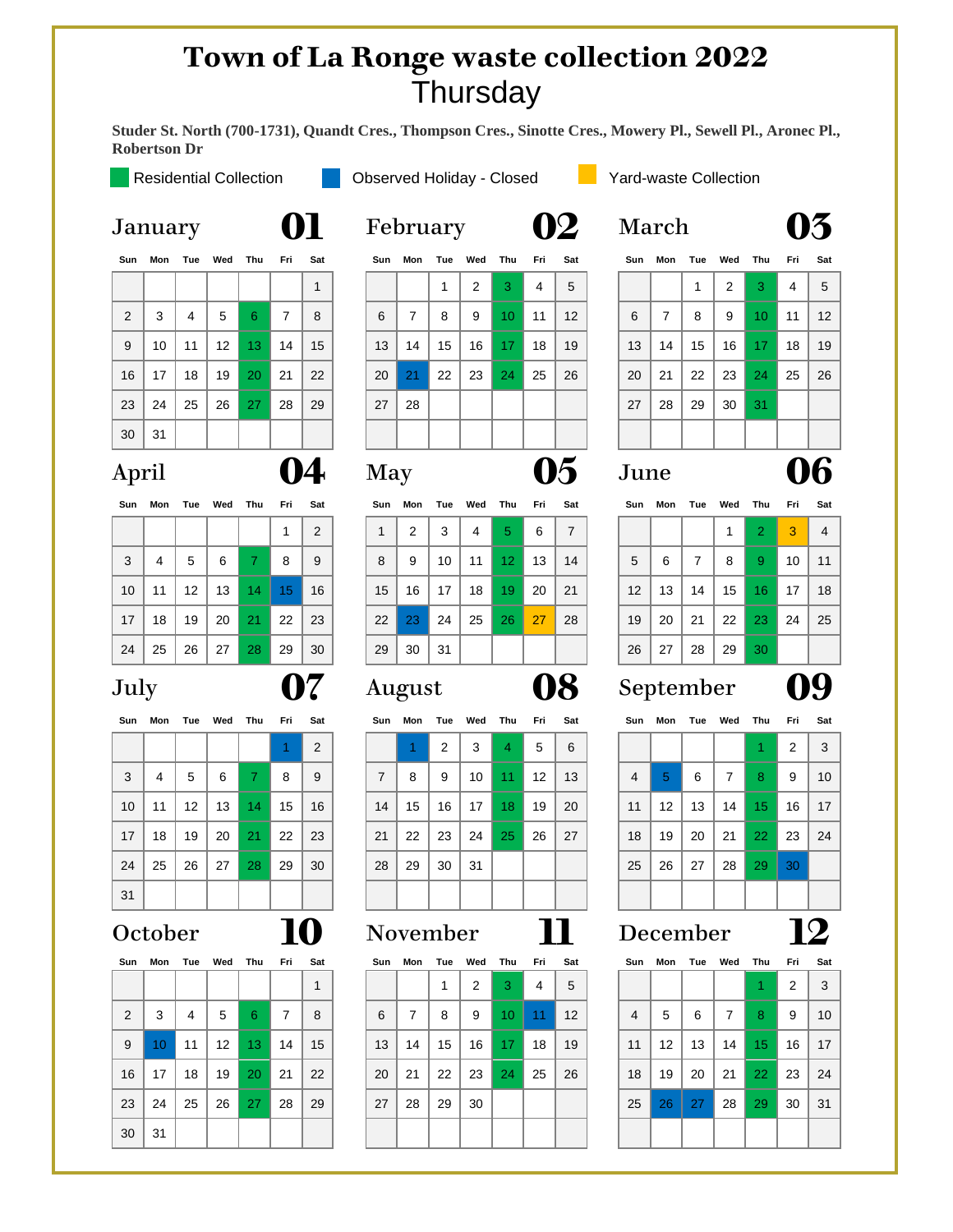### **Town of La Ronge waste collection 2022** Friday

**Riese Dr., Dalby Cres., Watt Pl., Glass Pl., Quarry Trailer Park, Industrial Residences** 

Residential Collection **Observed Holiday - Closed Collection** Yard-waste Collection

| Sun            | Mon |                | Tue Wed Thu |    | Fri | Sat |
|----------------|-----|----------------|-------------|----|-----|-----|
|                |     |                |             |    |     | 1   |
| $\overline{2}$ | 3   | $\overline{4}$ | 5           | 6  | 7   | 8   |
| 9              | 10  | 11             | 12          | 13 | 14  | 15  |
| 16             | 17  | 18             | 19          | 20 | 21  | 22  |
| 23             | 24  | 25             | 26          | 27 | 28  | 29  |
| 30             | 31  |                |             |    |     |     |

| Sun | Mon |    | Tue Wed | Thu | Fri | Sat |
|-----|-----|----|---------|-----|-----|-----|
|     |     |    |         |     |     | 2   |
| 3   | 4   | 5  | 6       | 7   | 8   | 9   |
| 10  | 11  | 12 | 13      | 14  | 15  | 16  |
| 17  | 18  | 19 | 20      | 21  | -22 | 23  |
|     |     |    |         |     |     |     |

| 3  | 4  | 5  | 6  |    | 8          | 9  |
|----|----|----|----|----|------------|----|
| 10 | 11 | 12 | 13 | 14 | 15         | 16 |
| 17 | 18 | 19 | 20 | 21 | $\vert$ 22 | 23 |
| 24 | 25 | 26 | 27 | 28 | 29         | 30 |
| 31 |    |    |    |    |            |    |

| Sun            | Mon |    | Tue Wed | Thu Fri |                | Sat |
|----------------|-----|----|---------|---------|----------------|-----|
|                |     |    |         |         |                | 1   |
| $\overline{2}$ | 3   | 4  | 5       | 6       | $\overline{7}$ | 8   |
| 9              | 10  | 11 | 12      | 13      | 14             | 15  |
| 16             | 17  | 18 | 19      | 20      | 21             | 22  |
| 23             | 24  | 25 | 26      | 27      | 28             | 29  |
| 30             | 31  |    |         |         |                |     |

| τ συταστι |                 |   |   |  |
|-----------|-----------------|---|---|--|
|           | Sun Mon Tue Wed |   |   |  |
|           |                 |   | 2 |  |
| 6         |                 | 8 | 9 |  |
|           |                 |   |   |  |

| 2  | 3  | 4  | 5  | 6  |    | 8  | 6  |    | 8  | 9  | 10 | 11 | 12 | 6  |    | 8  | 9  | 10 |
|----|----|----|----|----|----|----|----|----|----|----|----|----|----|----|----|----|----|----|
| 9  | 10 | 11 | 12 | 13 | 14 | 15 | 13 | 14 | 15 | 16 | 17 | 18 | 19 | 13 | 14 | 15 | 16 | 17 |
| 16 | 17 | 18 | 19 | 20 | 21 | 22 | 20 | 21 | 22 | 23 | 24 | 25 | 26 | 20 | 21 | 22 | 23 | 24 |
| 23 | 24 | 25 | 26 | 27 | 28 | 29 | 27 | 28 |    |    |    |    |    | 27 | 28 | 29 | 30 | 31 |
| 30 | 31 |    |    |    |    |    |    |    |    |    |    |    |    |    |    |    |    |    |
|    |    |    |    |    |    |    |    |    |    |    |    |    |    |    |    |    |    |    |

| Sun | Mon | Tue | Wed | Thu | Fri | Sat |
|-----|-----|-----|-----|-----|-----|-----|
| 1   | 2   | 3   | 4   | 5   | 6   |     |
| 8   | 9   | 10  | 11  | 12  | 13  | 14  |
| 15  | 16  | 17  | 18  | 19  | 20  | 21  |
| 22  | 23  | 24  | 25  | 26  | -27 | 28  |
| 29  | 30  | 31  |     |     |     |     |

| ----            |    |                   |    |    | .  | <u>wus</u> | -  |    |    |    |    | .               | <u>.</u> | .              |                 |    |    |    | .               |                         |
|-----------------|----|-------------------|----|----|----|------------|----|----|----|----|----|-----------------|----------|----------------|-----------------|----|----|----|-----------------|-------------------------|
|                 |    |                   |    |    |    | 2          |    |    | 2  | 3  | 4  | 5 <sup>1</sup>  | 6        |                |                 |    |    |    | 2               | $\overline{\mathbf{3}}$ |
| 3               | 4  | 5                 | 6  | 7  | 8  | 9          | 7  | 8  | 9  | 10 | 11 | 12 <sup>2</sup> | 13       | $\overline{4}$ | 5               | 6  | 7  | 8  | -9              | 10                      |
| 10 <sup>°</sup> | 11 | $12 \overline{ }$ | 13 | 14 | 15 | 16         | 14 | 15 | 16 | 17 | 18 | 19              | 20       | 11             | 12 <sup>°</sup> | 13 | 14 | 15 | 16 <sup>1</sup> | 17                      |
| 17 <sup>2</sup> | 18 | 19                | 20 | 21 | 22 | 23         | 21 | 22 | 23 | 24 | 25 | 26              | 27       | 18             | 19              | 20 | 21 | 22 | 23              | 24                      |
| 24              | 25 | 26                | 27 | 28 | 29 | 30         | 28 | 29 | 30 | 31 |    |                 |          | 25             | 26              | 27 | 28 | 29 | 30              |                         |
| 31              |    |                   |    |    |    |            |    |    |    |    |    |                 |          |                |                 |    |    |    |                 |                         |

|    | Sun Mon Tue Wed |    |                   | Thu | Fri          | Sat | Sun | Mon | Tue | Wed | Thu | Fri             | Sat |                | Sun Mon         | Tue Wed   |    | Thu Fri |                | Sat          |
|----|-----------------|----|-------------------|-----|--------------|-----|-----|-----|-----|-----|-----|-----------------|-----|----------------|-----------------|-----------|----|---------|----------------|--------------|
|    |                 |    |                   |     |              | 1   |     |     |     | 2   | 3   | $\overline{4}$  | 5   |                |                 |           |    |         | $\overline{2}$ | $\mathbf{3}$ |
| 2  | 3               | 4  | 5                 | 6   | $\mathbf{7}$ | 8   | 6   | 7   | 8   | 9   | 10  | 11 <sup>1</sup> | 12  | $\overline{4}$ | 5               | 6         | 7  | 8       | 9              | 10           |
| 9  | 10 <sup>°</sup> | 11 | $12 \overline{ }$ | 13  | 14           | 15  | 13  | 14  | 15  | 16  | 17  | 18              | 19  | 11             | 12 <sup>°</sup> | 13        | 14 | 15      | -16            | - 17         |
| 16 | 17              | 18 | 19                | 20  | 21           | 22  | 20  | 21  | 22  | 23  | 24  | 25              | 26  | 18             | 19              | 20        | 21 | 22      | -23            | 24           |
| 23 | 24              | 25 | 26                | 27  | 28           | 29  | 27  | 28  | 29  | 30  |     |                 |     | 25             | 26              | <b>27</b> | 28 | 29      | 30             | -31          |
| 30 | 31              |    |                   |     |              |     |     |     |     |     |     |                 |     |                |                 |           |    |         |                |              |
|    |                 |    |                   |     |              |     |     |     |     |     |     |                 |     |                |                 |           |    |         |                |              |

| January | 01 | February | 02 | March | 03 |
|---------|----|----------|----|-------|----|
|---------|----|----------|----|-------|----|

| Sun            | Mon | Tue | Wed | Thu | Fri          | Sat | Sun        | Mon | Tue | Wed | Thu | Fri            | Sat                        | Sun  | Mon | Tue Wed |    | Thu | Fri | Sat |
|----------------|-----|-----|-----|-----|--------------|-----|------------|-----|-----|-----|-----|----------------|----------------------------|------|-----|---------|----|-----|-----|-----|
|                |     |     |     |     |              | 1   |            |     |     | 2   | 3   | $\overline{4}$ | 5                          |      |     |         | 2  | 3   | 4   | 5   |
| $\overline{2}$ | 3   | 4   | 5   | 6   | $\mathbf{7}$ | 8   | 6          | 7   | 8   | 9   | 10  | 11             | 12                         | 6    | 7   | 8       | 9  | 10  | 11  | 12  |
| 9              | 10  | 11  | 12  | 13  | 14           | 15  | 13         | 14  | 15  | 16  | 17  | 18             | 19                         | 13   | 14  | 15      | 16 | 17  | 18  | 19  |
| 16             | 17  | 18  | 19  | 20  | 21           | 22  | 20         | 21  | 22  | 23  | 24  | 25             | 26                         | 20   | 21  | 22      | 23 | 24  | 25  | 26  |
| 23             | 24  | 25  | 26  | 27  | 28           | 29  | 27         | 28  |     |     |     |                |                            | 27   | 28  | 29      | 30 | 31  |     |     |
| 30             | 31  |     |     |     |              |     |            |     |     |     |     |                |                            |      |     |         |    |     |     |     |
| April          |     |     |     |     |              |     | <b>May</b> |     |     |     |     |                | $\mathcal{F}_{\mathbf{0}}$ | June |     |         |    |     |     | 16  |

| Sun             | Mon | Tue | Wed | Thu | Fri | Sat | Sun | Mon |    | Tue Wed | Thu               | Fri | Sat | Sun | Mon | Tue | Wed | Thu | Fri             | Sat |
|-----------------|-----|-----|-----|-----|-----|-----|-----|-----|----|---------|-------------------|-----|-----|-----|-----|-----|-----|-----|-----------------|-----|
|                 |     |     |     |     | 1   | 2   |     | 2   | 3  | 4       | 5                 | 6   | 7   |     |     |     |     | 2   | 3.              | 4   |
| 3               | 4   | 5   | 6   | 7   | 8   | 9   | 8   | 9   | 10 | 11      | $12 \overline{ }$ | 13. | 14  | 5   | 6   | 7   | 8   | 9   | 10              | 11  |
| 10 <sup>1</sup> | 11  | 12  | 13  | 14  | 15  | 16  | 15  | 16  | 17 | 18      | 19                | 20  | 21  | 12  | 13  | 14  | 15  | 16  | 17 <sup>1</sup> | 18  |
| 17              | 18  | 19  | 20  | 21  | 22  | 23  | 22  | 23  | 24 | 25      | 26                | 27  | 28  | 19  | 20  | 21  | 22  | 23  | 24              | 25  |
| 24              | 25  | 26  | 27  | 28  | 29  | 30  | 29  | 30  | 31 |         |                   |     |     | 26  | 27  | 28  | 29  | 30  |                 |     |

### July **07** August **08** September **09**

| Sun             | Mon | Tue             | Wed | Thu | Fri | Sat | Sun | Mon | Tue | Wed | Thu | Fri             | Sat | Sun | Mon               | Tue | Wed | Thu | Fri                  | Sat             |
|-----------------|-----|-----------------|-----|-----|-----|-----|-----|-----|-----|-----|-----|-----------------|-----|-----|-------------------|-----|-----|-----|----------------------|-----------------|
|                 |     |                 |     |     |     | 2   |     |     | 2   | 3   | 4   | 5               | 6   |     |                   |     |     |     | $\mathbf{2}^{\circ}$ | 3               |
| 3               | 4   | 5               | 6   |     | 8   | 9   | 7   | 8   | 9   | 10  | 11  | 12 <sup>°</sup> | 13  | 4   | 5                 | 6   | ⇁   | 8   | 9                    | 10              |
| 10 <sup>°</sup> | 11  | 12 <sup>2</sup> | 13  | 14  | 15  | 16  | 14  | 15  | 16  | 17  | 18  | 19              | 20  | 11  | $12 \overline{ }$ | 13  | 14  | 15  | 16 <sup>1</sup>      | 17 <sub>1</sub> |
| 17 <sup>2</sup> | 18  | 19              | 20  | 21  | 22  | 23  | 21  | 22  | 23  | 24  | 25  | 26              | 27  | 18  | 19                | 20  | 21  | 22  | 23                   | 24              |
| 24              | 25  | 26              | 27  | 28  | 29  | 30  | 28  | 29  | 30  | -31 |     |                 |     | 25  | 26                | 27  | 28  | 29  | 30 <sub>1</sub>      |                 |
| 31              |     |                 |     |     |     |     |     |     |     |     |     |                 |     |     |                   |     |     |     |                      |                 |

### October **10** November **11** December **12**